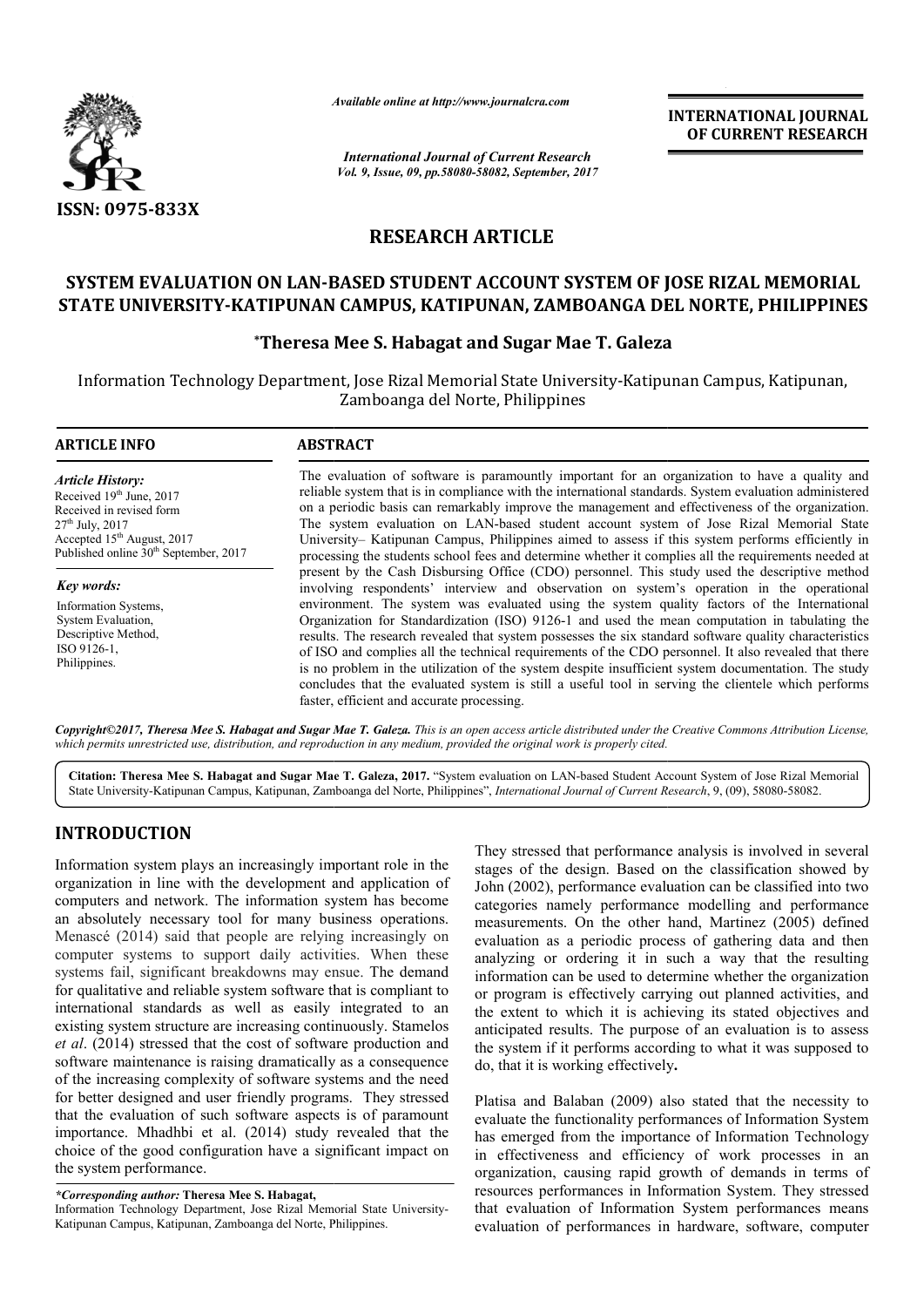networks, data and human resources. They further stated that the main purpose of Information System functionality performances evaluation is upgrading and especially improvement in quality of maintenance. Valenti *et al.* (2002) pointed out that set of quality factors that can be used to evaluate a Computer Based Assessment (CBA) system is using the standard ISO 9126, which provides a general framework for evaluating a commercial off the shelf software without covering the specificity of the application domain. They stated that the ISO 9126 standard is a quality model for product assessment that identifies six quality characteristics: functionality, usability, reliability, efficiency, portability and maintainability. Each of these characteristics is further decomposed in a set of sub characteristics. According to Emmanuel and Choji (2012), one of the largest investments in many organizations is the creation, maintenance, and retrieval of information. It has been estimated that in an organization such as a tertiary educational community, information is highly essential for correct students' record. Student information, if not properly created and stored, will cause many errors in usage. Hence, once the new computerized system has been implemented and is in full use, this system should be evaluated. Martinez (2005) also stressed that program evaluation that is conducted on a regular basis can greatly improve the management and effectiveness of the organization and its programs. With this goal, this research aimed to evaluate the LAN-Based Student Account System of Jose Rizal Memorial State University-Katipunan Campus.

A newly developed computerized system does not only end in deploying into the target environment. It does not enough that computerized system will be applied in the transaction and system users will only use it. However, a computerized system should also be evaluated during its implementation phase so that it will be reach to the remaining system's operational life. The research on system evaluation of LAN-Based Student Account System is anchored from the concepts of Kingsbury (2012) which stated that evaluations answer specific questions about program performance and may focus on assessing program operations or results. It may also assess whether a program had unidentified or undesirable outcomes. Evaluation results may be used to assess program effectiveness, identify how to improve performance or guide resource allocation.

## **METHODOLOGY**

The study on system evaluation of LAN-Based Student Account System used the descriptive research method. In performing the system evaluation the researchers evaluated the computerized system to identify its performance in terms of software quality characteristics by the International Organization for Standardization (ISO) 9126-1. The proponents used the evaluation phase in planning-evaluation cycle of William M.K. Trochim (2006) applying the participant-oriented evaluation of Trochim (2006) as the evaluation strategy. In the process of investigation approach as shown in figure 1, the researchers formulated the major objectives and goals on system evaluation of LAN-Based Student Account System. Then this was followed by the conceptualization of the major components of the system evaluation which includes the computerized system, system users, and the operational environment where the system is implemented. In this phase the researchers conceptualize how to evaluate the system. After which the researchers were detailing how these components will be coordinated during the

design phase. Since the participant-oriented model emphasizes the central importance of the evaluation participants, especially clients and users of the computerized system, the researchers observed them in their interaction with the program as well as conducting interviews to them to learn more about the program. Once data are already collected from the operational environment, the researchers analyzed these data. Lastly, the researchers presented the evaluation results and formulate possible recommendations to be utilized in the operational environment. Simple random sampling technique was used in the selection of research respondents which composed of the students, Cash Disbursing Office personnel and Information Technology personnel. All of them have the interaction to the system evaluation of LAN-Based Student Account System. A 5-point Likert's scale was used to measure the system software quality characteristics which are functionality, reliability, usability, efficiency, maintainability and portability.

## **RESULTS AND DISCUSSION**

The LAN-Based Student Account System of Jose Rizal Memorial State University – Katipunan Campus is a computerized system that is used to facilitate the payments of the students' school fees. It stores school account details of the students per semester and per school year. This system generates reports for payments, balances and unpaid accounts per students in daily and semestral basis. It can also create and restore database backups. The research conducted utilized the International Organization for Standardization (ISO) 9126-1 standard as the basis for the evaluation of LAN-Based Student Account System of Jose Rizal Memorial State University – Katipunan Campus.

#### **Research Problem 1: Determine the system performance of the LAN-Based Student Account System in terms of:**

- functionality
- reliability
- usability
- maintainability
- efficiency
- portability

Table 1 discloses that the LAN-Based Student Account System is very much functional with a weighted  $\bar{x}$  equal to 4.48, very much reliable with a weighted  $\bar{x}$  equal to 4.37, very much usable with a weighted  $\bar{x}$  equal to 4.69, very much efficient with a weighted  $\bar{x}$  equal to 4.76, very much maintainable with a weighted  $\bar{x}$  equal to 4.61, and very much portable with a weighted  $\bar{x}$  equal to 4.27 as rated by all the respondents, namely, the Information Technology (IT) Professionals, Cash Disbursing Office personnel and IT students using the five (5) point Likert scale.

The system is very much functional because it possesses different functions that address the needs of the Cash Disbursing Office personnel in order to cater the students in processing the school fees. It is a reliable system because it consistently providing accurate student account details. The high rating of usability indicates that the system can be easily understood, learned and used by the Cash Disbursing personnel despite of insufficient documentation. The mean of 4.76 for efficiency and 4.61 for maintainability indicate that the said system provides the expected output and supports for